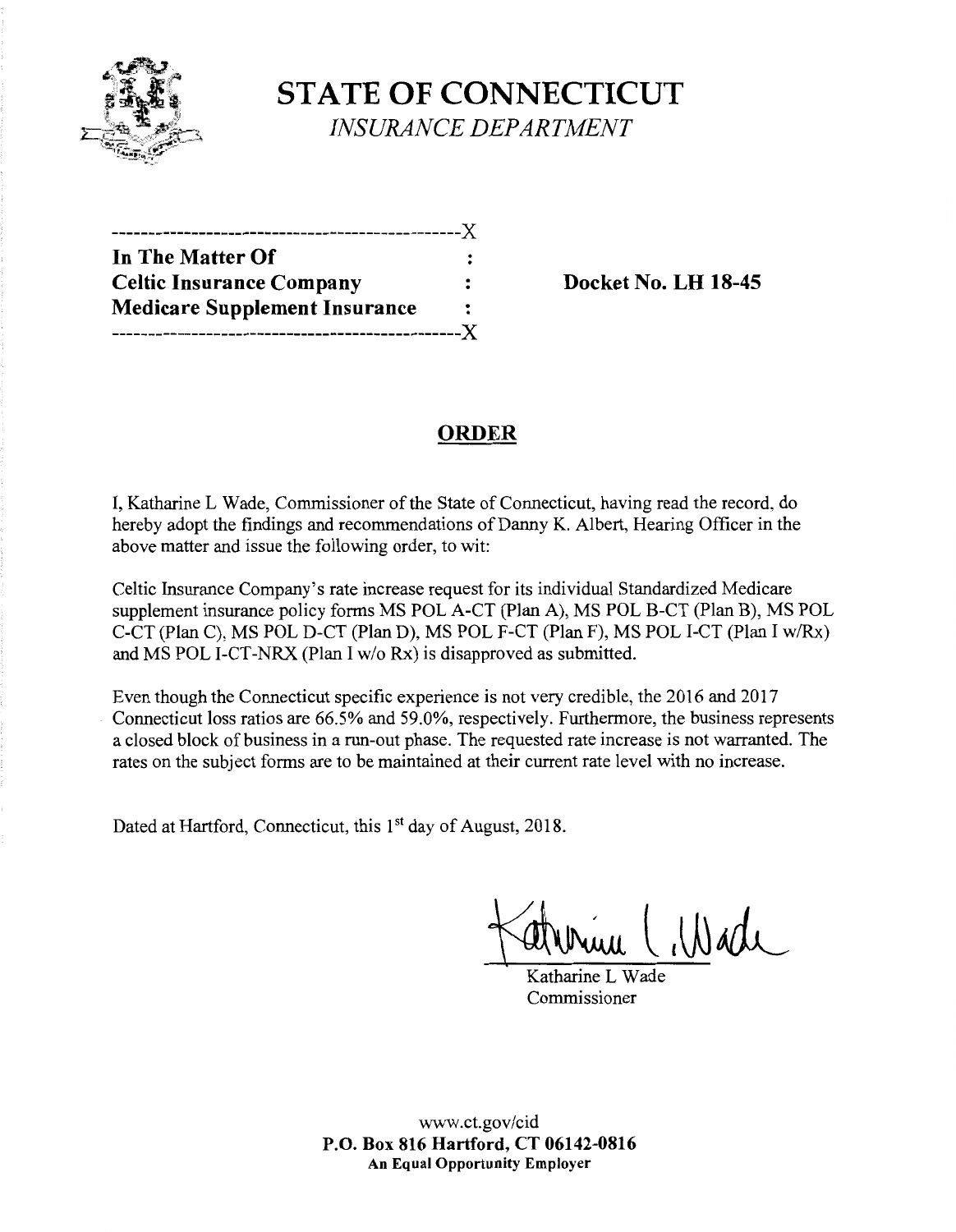

# **STATE OF CONNECTICUT**  *INSURANCE DEPARTMENT*

| ---------------------------------X   |   |
|--------------------------------------|---|
| In The Matter Of                     |   |
| <b>Celtic Insurance Company</b>      |   |
| <b>Medicare Supplement Insurance</b> | : |
|                                      |   |

**Docket No. LH 18-45** 

## **PROPOSED FINAL DECISION**

#### I. **INTRODUCTION**

The Insurance Commissioner of the State of Connecticut is empowered to review rates charged for individual and group Medicare supplement policies sold to any resident of this State who is eligible for Medicare. The source for this regulatory authority is contained in Chapter 700c and Section 38a-495a of the Connecticut General Statutes.

After due notice, a hearing was held at the Insurance Department in Hartford on Thursday, July 19, 2018, to consider whether or not the rate increase requested by Celtic Insurance Company on its individual Standardized Medicare supplement insurance business should be approved.

No members from the general public attended the hearing.

No company representatives from Celtic Insurance Company attended the hearing.

The hearing was conducted in accordance with the requirements of Section 38a-474, Connecticut General Statutes, the Uniform Administrative Procedures Act, Chapter 54 of Section 38a-8-1 et seq. of the Regulations of Connecticut State Agencies.

A Medicare supplement policy is a private health insurance policy sold on an individual or group basis, which provides benefits that are additional to the benefits provided by Medicare. For many years Medicare supplement policies have been highly regulated under both state and federal law to protect the interests of persons eligible for Medicare who depend on these policies to provide additional coverage for the costs of health care.

Effective December 1, 2005, Connecticut amended its program of standardized Medicare supplement policies in accordance with Section 38a-496a of the Connecticut General Statutes, and Sections 38a-495a-1 through 38a-495a-21 of the Regulations of Connecticut Agencies. This program, which conforms to federal requirements, provides a "core" package of benefits known as Plan A. Insurers may also offer any one or more of eleven other plans (Plans B through N).

> www.ct.gov/cid **P.O. Box 816 Hartford, CT 06142-0816 An Equal Opportunity Employer**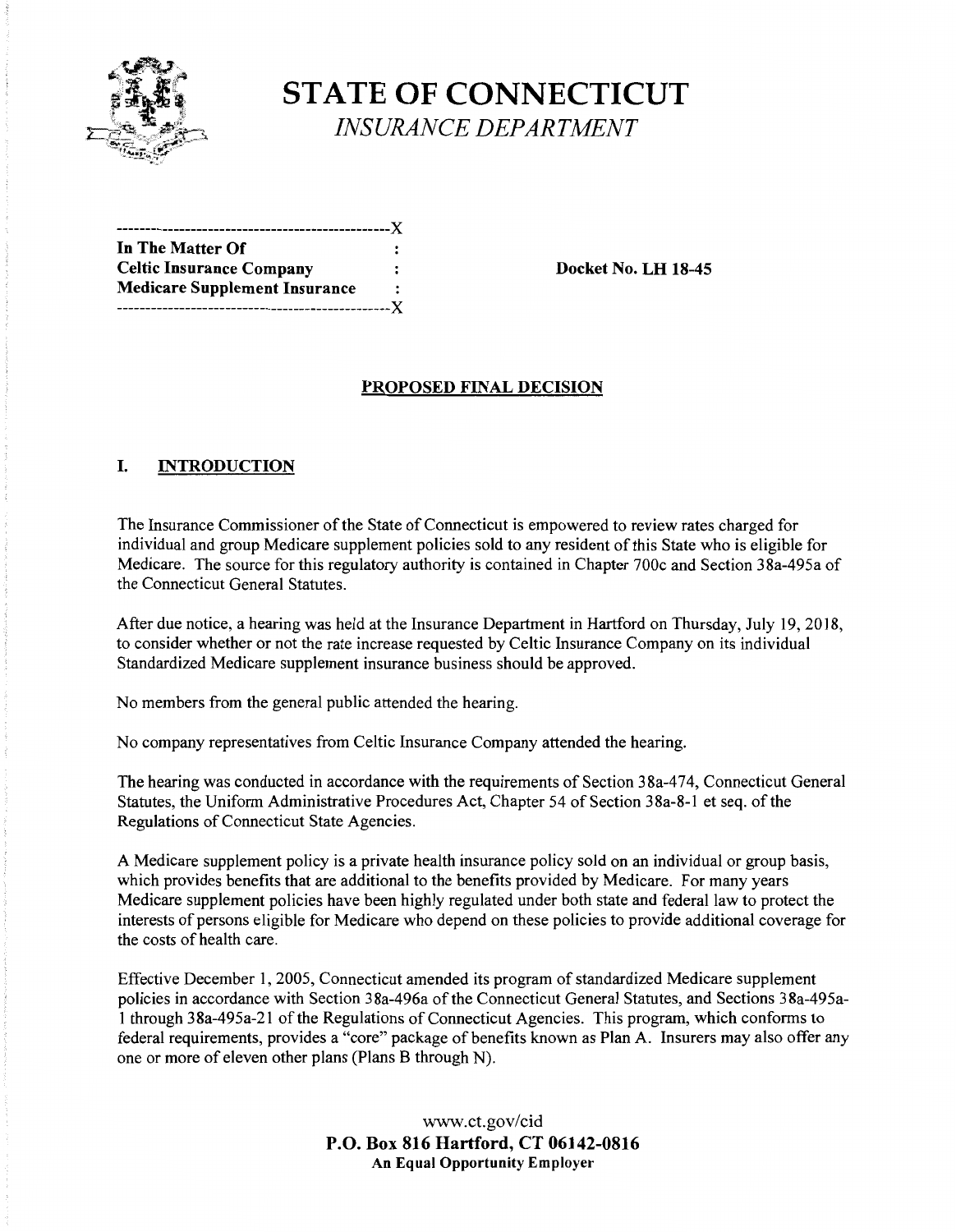Effective January 1, 2006, in accordance with Section 38a-495c ofthe Connecticut General Statutes (as amended by Public Act 05-20) premiums for all Medicare supplement policies in the state must use community rating. Rates for Plans A through N must be computed without regard to age, gender, previous claims history or the medical condition of any person covered by a Medicare supplement policy or certificate.

The statute provides that coverage under Plans A through N may not be denied on the basis of age, gender, previous claims history or the medical condition of any covered person. Insurers may exclude benefits for losses incurred within six months from the effective date of coverage based on a pre-existing condition.

Effective October 1, 1998, carriers that offer Plan B or Plan C must make these plans as well as Plan A, available to all persons eligible for Medicare by reason of disability.

Insurers must also make the necessary arrangements to receive notice of all claims paid by Medicare for their insureds so that supplement benefits can be computed and paid without requiring insureds to file claim forms for such benefits. This process of direct notice and automatic claims payment is commonly referred to as "piggybacking" or "crossover".

Sections 38a-495 and 38a-522 of the Connecticut General Statutes, and Section 38a-495a-10 of the Regulations of Connecticut Agencies, state that individual and group Medicare supplement policies must have anticipated loss ratios of 65% and 75%, respectively. Under Sections 38a-495-7 and 38a-495a-10 of the Regulations of Connecticut Agencies, filings for rate increases must demonstrate that actual and expected losses in relation to premiums meet these standards, and anticipated loss ratios for the entire future period for which the requested premiums are calculated to provide coverage must be expected to equal or exceed the appropriate loss ratio standard.

Section 38a-473 of the Connecticut General Statutes provides that no insurer may incorporate in its rates for Medicare supplement policies factors for expenses that exceed 150% of the average expense ratio for that insurer's entire written premium for all lines of health insurance for the previous calendar year.

#### **II. FINDING OF FACT**

After reviewing the exhibits entered into the record of this proceeding, and utilizing the experience, technical competence and specialized knowledge of the Insurance Department, the undersigned makes the following findings of fact:

1. Celtic Life Insurance Company has requested the following rate increase on its individual standardized Medicare supplement policies for forms MS POL A-CT through D-CT, MS POL F-CT and MS POL 1- CT:

|            | Proposed      |
|------------|---------------|
| Plan       | Rate Increase |
| A          | 5.0%          |
| B          | 5.0%          |
| C          | 5.0%          |
| D          | 5.0%          |
| F          | 5.0%          |
| I          | 5.0%          |
| I w/o $Rx$ | 5.0%          |
|            |               |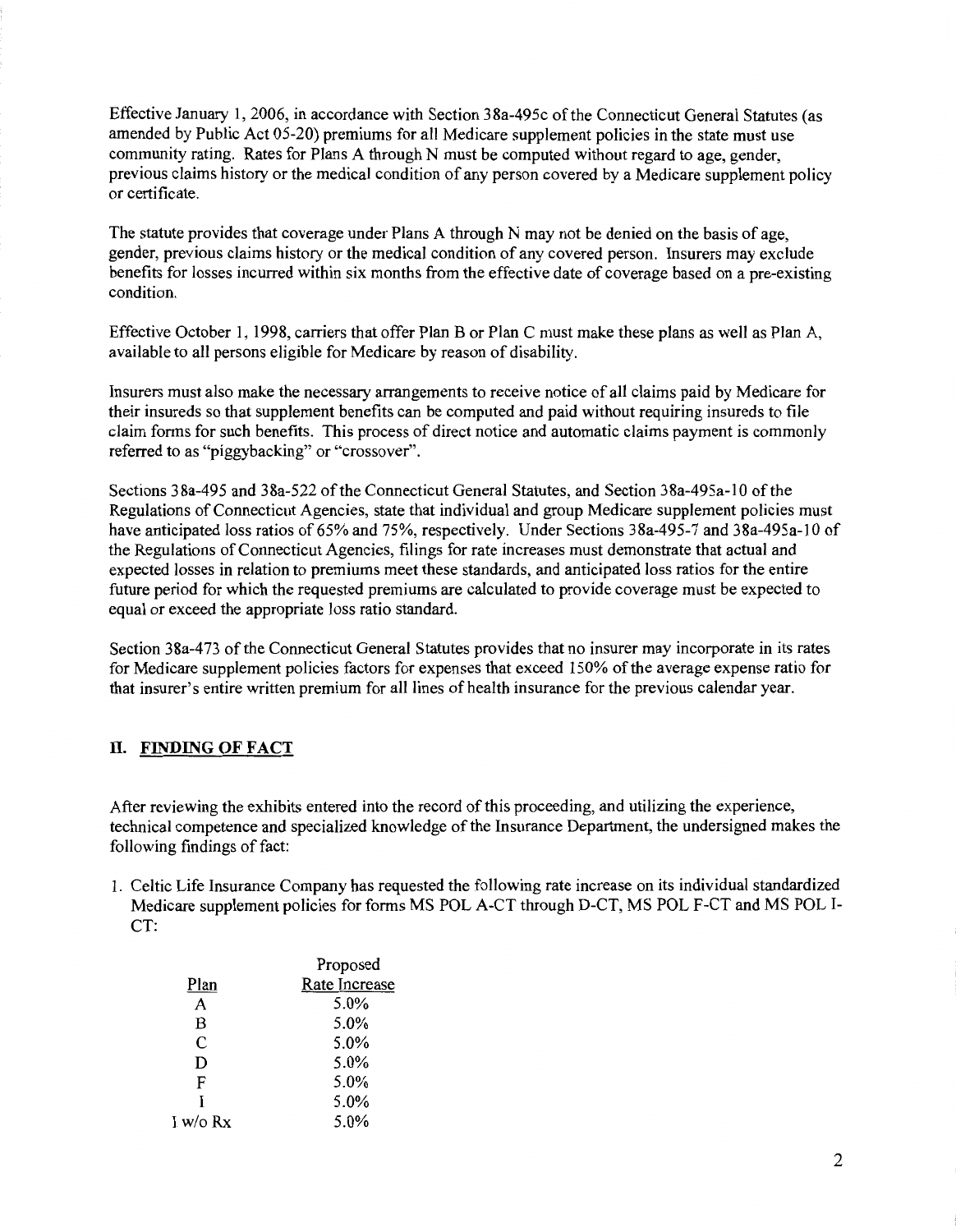| <u>Plan</u>   | Connecticut | Nationwide |
|---------------|-------------|------------|
| A             |             | 17         |
| B             | 0           | 51         |
| $\mathcal{C}$ | 4           | 959        |
| D             | 20          | 50         |
| F             | 21          | 724        |
|               |             | 26         |
| I w/o Rx      |             | 121        |
| Total         | 46          | 948        |

2. Policy in-force counts as of 12/31/17 for Connecticut and nationwide, by Plan, are as follows:

- 3. The last rate change approved, effective 8/1/05, was 7% for all Plans except Plan I with Rx, which was 25.0% effective 8/1/02, and there's never been an increase for Plan I without Rx.
- 4. These forms are no longer marketed.
- 5. The proposed rates are expected to satisfy the Connecticut statutory loss ratio of 65% required of individual Medicare supplement forms.
- 6. Celtic Life has demonstrated that their expense factor is in compliance with section 38a-473, C.G.S.
- 7. Celtic Life has conformed to subsection (e) of section 38a-495c, C.G.S. regarding the automatic claims processing requirement.
- 8. Below are the incurred loss ratios for 2016 and 2017 as well as inception-to-date for Connecticut:

| 2016  | 2017  | Inception |
|-------|-------|-----------|
| 60.5% | 24.8% | 191.3%    |
| n/a   | n/a   | 97.7%     |
| 56.8% | 76.9% | 87.3%     |
| 45.5% | 38.3% | 83.7%     |
| 93.1% | 71.5% | 68.8%     |
| 2.3%  | 57.8% | 64.0%     |
| n/a   | n/a   | 102.0%    |
| 66.5% | 59.0% | 82.2%     |
|       |       |           |

9. Below are the incurred loss ratios for 2016 and 2017 as well as inception-to-date on a nationwide basis:

| Plan       | 2016   | 2017  | Inception |
|------------|--------|-------|-----------|
| A          | 100.3% | 77.5% | 99.8%     |
| B          | 48.2%  | 52.8% | 73.1%     |
| C          | 82.7%  | 90.0% | 80.2%     |
| D          | 62.7%  | 51.7% | 78.6%     |
| F          | 59.7%  | 69.2% | 65.6%     |
| I with Rx  | 33.9%  | 50.8% | 70.1%     |
| I w/o $Rx$ | 67.1%  | 75.5% | 71.1%     |
| Total      | 70.0%  | 77.8% | 72.2%     |